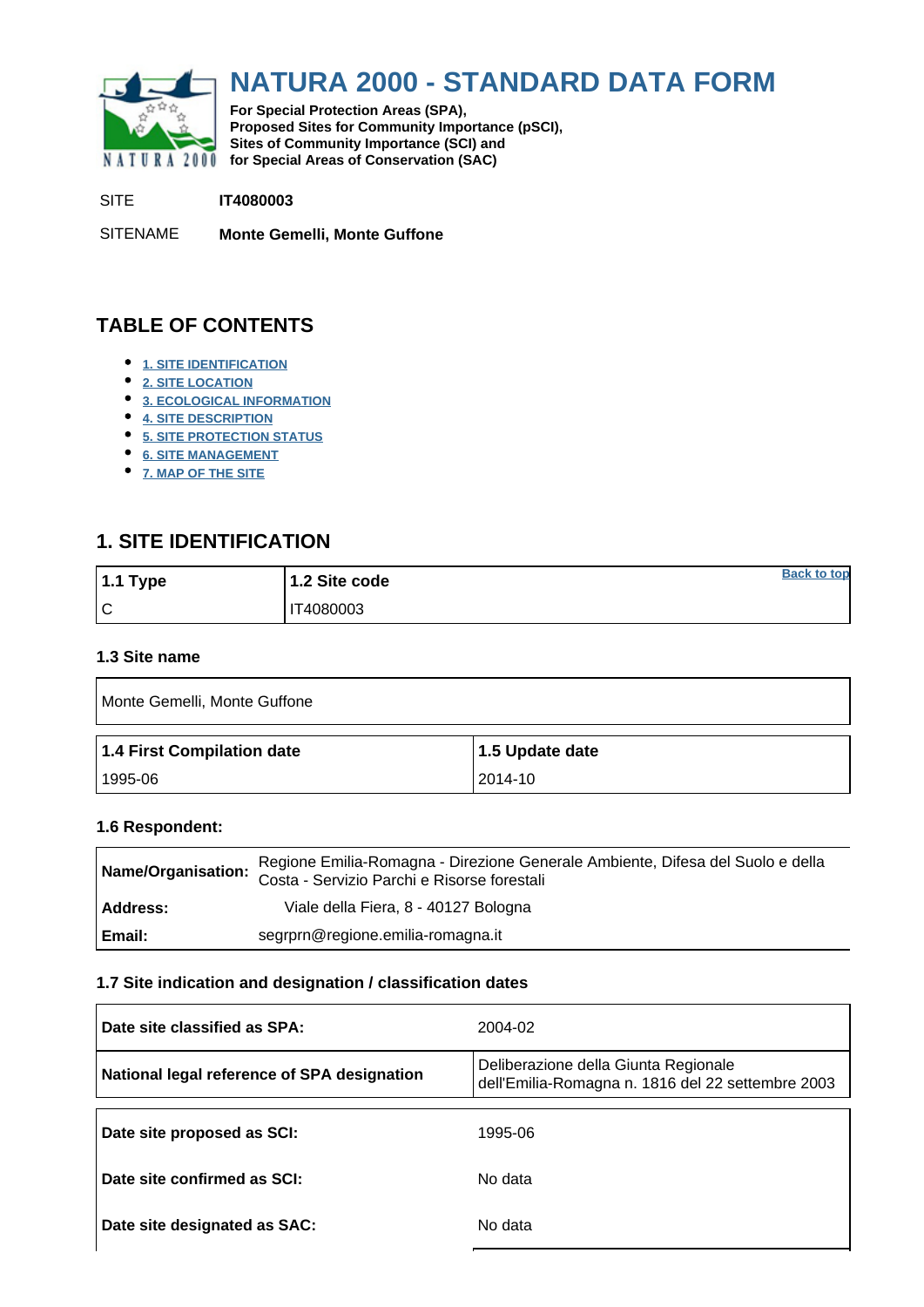### <span id="page-1-0"></span>**2. SITE LOCATION**

#### **2.1 Site-centre location [decimal degrees]:**

| Longitude<br>11.7386111111111 | Latitude<br>43.9488888888889 |
|-------------------------------|------------------------------|
| 2.2 Area [ha]:                | 2.3 Marine area [%]          |
| 13350.0                       | 0.0                          |

#### **2.4 Sitelength [km]:**

0.0

#### **2.5 Administrative region code and name**

| <b>NUTS level 2 code</b> | <b>Region Name</b> |  |  |  |  |  |
|--------------------------|--------------------|--|--|--|--|--|
| I ITD5                   | Emilia-Romagna     |  |  |  |  |  |

#### **2.6 Biogeographical Region(s)**

Continental (100.0

### <span id="page-1-1"></span>**3. ECOLOGICAL INFORMATION**

#### **3.1 Habitat types present on the site and assessment for them**

**[Back to top](#page-0-0)**

|                   | <b>Annex I Habitat types</b> |           |                      |                  |                        | <b>Site assessment</b> |                                   |                     |               |  |  |
|-------------------|------------------------------|-----------|----------------------|------------------|------------------------|------------------------|-----------------------------------|---------------------|---------------|--|--|
| Code              | <b>PF</b>                    | <b>NP</b> | <b>Cover</b><br>[ha] | Cave<br>[number] | <b>Data</b><br>quality | <b>A B C D</b>         | A B C                             |                     |               |  |  |
|                   |                              |           |                      |                  |                        | Representativity       | <b>Relative</b><br><b>Surface</b> | <b>Conservation</b> | <b>Global</b> |  |  |
| 3140H             |                              |           | 1.9                  |                  | G                      | A                      | C                                 | $\overline{A}$      | A             |  |  |
| 3240H             |                              |           | 53.15                |                  | G                      | Α                      | C                                 | B                   | B             |  |  |
| 4030 <sub>B</sub> |                              |           | 2.35                 |                  | G                      | B                      | C                                 | $\overline{A}$      | A             |  |  |
| 5130B             |                              |           | 274.51               |                  | G                      | A                      | C                                 | $\overline{A}$      | A             |  |  |
| 6210 <sub>B</sub> | $\overline{\mathsf{X}}$      |           | 1320.06              |                  | G                      | A                      | C                                 | A                   | A             |  |  |
| 6220H             |                              |           | 20.47                |                  | G                      | B                      | C                                 | B                   | B             |  |  |

**[Back to top](#page-0-0)**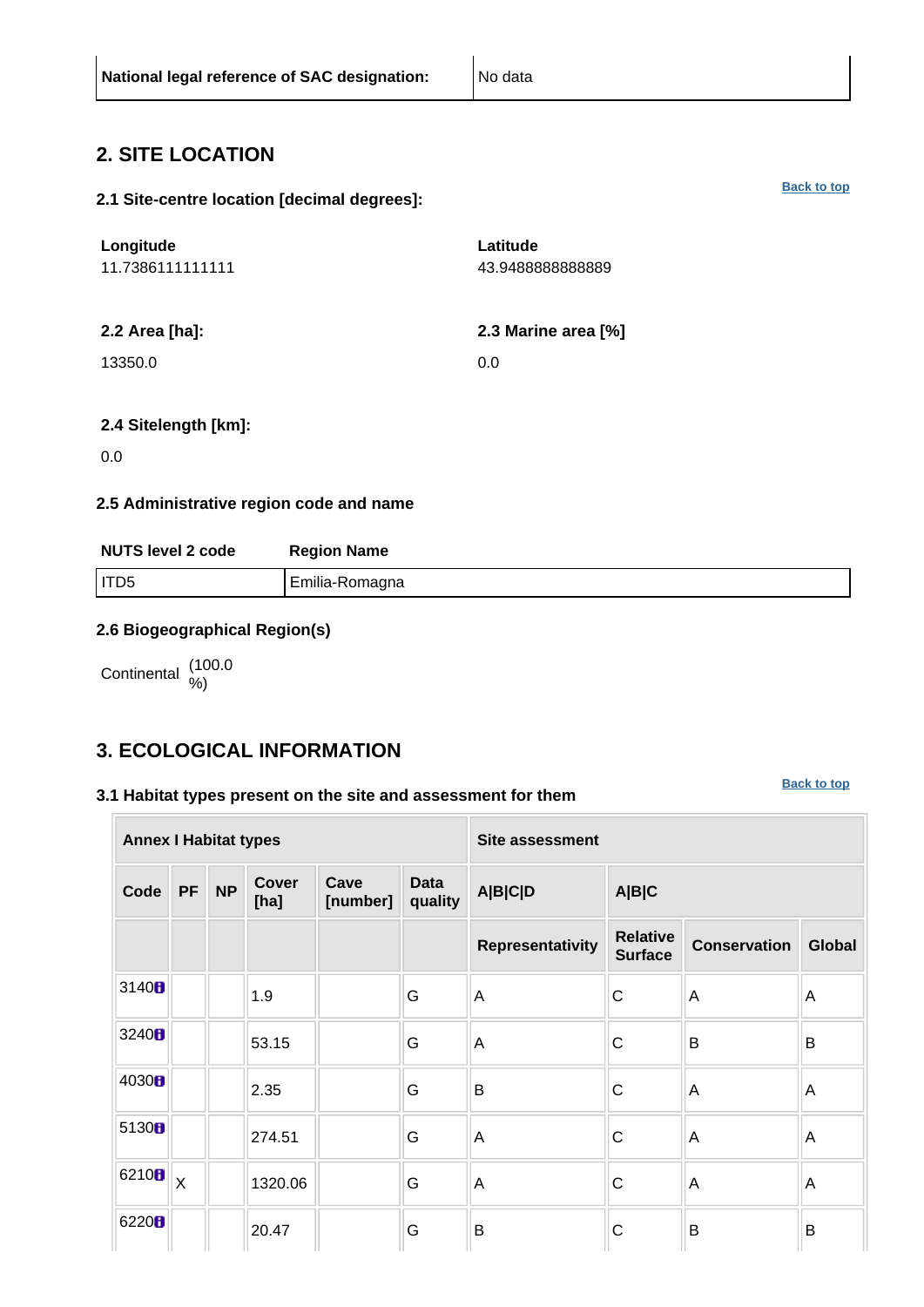| 6430B             | 6.15    | G | $\mathsf C$  | $\mathsf C$ | $\mathsf A$ | $\sf B$      |
|-------------------|---------|---|--------------|-------------|-------------|--------------|
| 6510 <sub>B</sub> | 61.44   | G | B            | $\mathsf C$ | A           | $\, {\bf B}$ |
| 7220B             | 9.34    | G | $\mathsf{C}$ | $\mathsf C$ | A           | $\sf B$      |
| 8210 <sub>B</sub> | 1.07    | G | B            | $\mathsf C$ | $\sf B$     | B            |
| 8230 <sub>8</sub> | 22.76   | G | B            | $\mathsf C$ | $\sf B$     | $\, {\bf B}$ |
| 8310 <sub>8</sub> | 0.25    | G | B            | ${\bf C}$   | B           | $\, {\bf B}$ |
| 9130B             | 1192.92 | G | B            | ${\bf C}$   | $\sf B$     | A            |
| 9180B             | 582.38  | G | B            | $\mathsf C$ | A           | A            |
| 91E0<br>8         | 23.26   | G | B            | $\mathsf C$ | B           | B            |
| 9210 <sub>0</sub> | 69.0    | G | A            | $\mathsf C$ | $\sf B$     | $\sf B$      |
| 9220 <sub>0</sub> | 371.44  | G | B            | $\mathsf C$ | $\mathsf A$ | A            |
| 9260B             | 204.69  | G | A            | $\mathsf C$ | $\mathsf A$ | A            |
| 92A0<br>8         | 11.45   | G | B            | $\mathsf C$ | $\sf B$     | $\sf B$      |
| 9340 <sub>B</sub> | 4.03    | G | D            |             |             |              |

- **PF:** for the habitat types that can have a non-priority as well as a priority form (6210, 7130, 9430) enter "X" in the column PF to indicate the priority form.
- **NP:** in case that a habitat type no longer exists in the site enter: x (optional)
- **Cover:** decimal values can be entered
- **Caves:** for habitat types 8310, 8330 (caves) enter the number of caves if estimated surface is not available.
- **Data quality:** G = 'Good' (e.g. based on surveys); M = 'Moderate' (e.g. based on partial data with some extrapolation);  $P = 'Poor'$  (e.g. rough estimation)

#### **3.2 Species referred to in Article 4 of Directive 2009/147/EC and listed in Annex II of Directive 92/43/EEC and site evaluation for them**

|   | <b>Species</b> |                                  |   |           | Population in the site |             |            |             |        | Site assessment |                |       |      |     |
|---|----------------|----------------------------------|---|-----------|------------------------|-------------|------------|-------------|--------|-----------------|----------------|-------|------|-----|
| G | Code           | <b>Scientific</b><br><b>Name</b> | S | <b>NP</b> | T                      | <b>Size</b> |            | <b>Unit</b> | Cat.   | D.qual.         | <b>A B C D</b> | A B C |      |     |
|   |                |                                  |   |           |                        | <b>Min</b>  | <b>Max</b> |             |        |                 | Pop.           | Con.  | Iso. | Glo |
| B | A085           | <b>Accipiter gentilis</b>        |   |           |                        |             | 1          | p           |        | G               | C              | A     | C    | B   |
| B | A085           | <b>Accipiter gentilis</b>        |   |           | C                      |             |            |             | P      | <b>DD</b>       | $\mathsf{C}$   | A     | C    | B   |
| P | 6302           | <b>Anacamptis</b><br>pyramidalis |   |           | р                      |             |            |             | P      | <b>DD</b>       | C              | B     | C    | C   |
| B | A255<br>пr     | <b>Anthus</b><br>campestris      |   |           | c<br>ш                 |             |            |             | P<br>ш | <b>DD</b>       | C              | B     | C    | C   |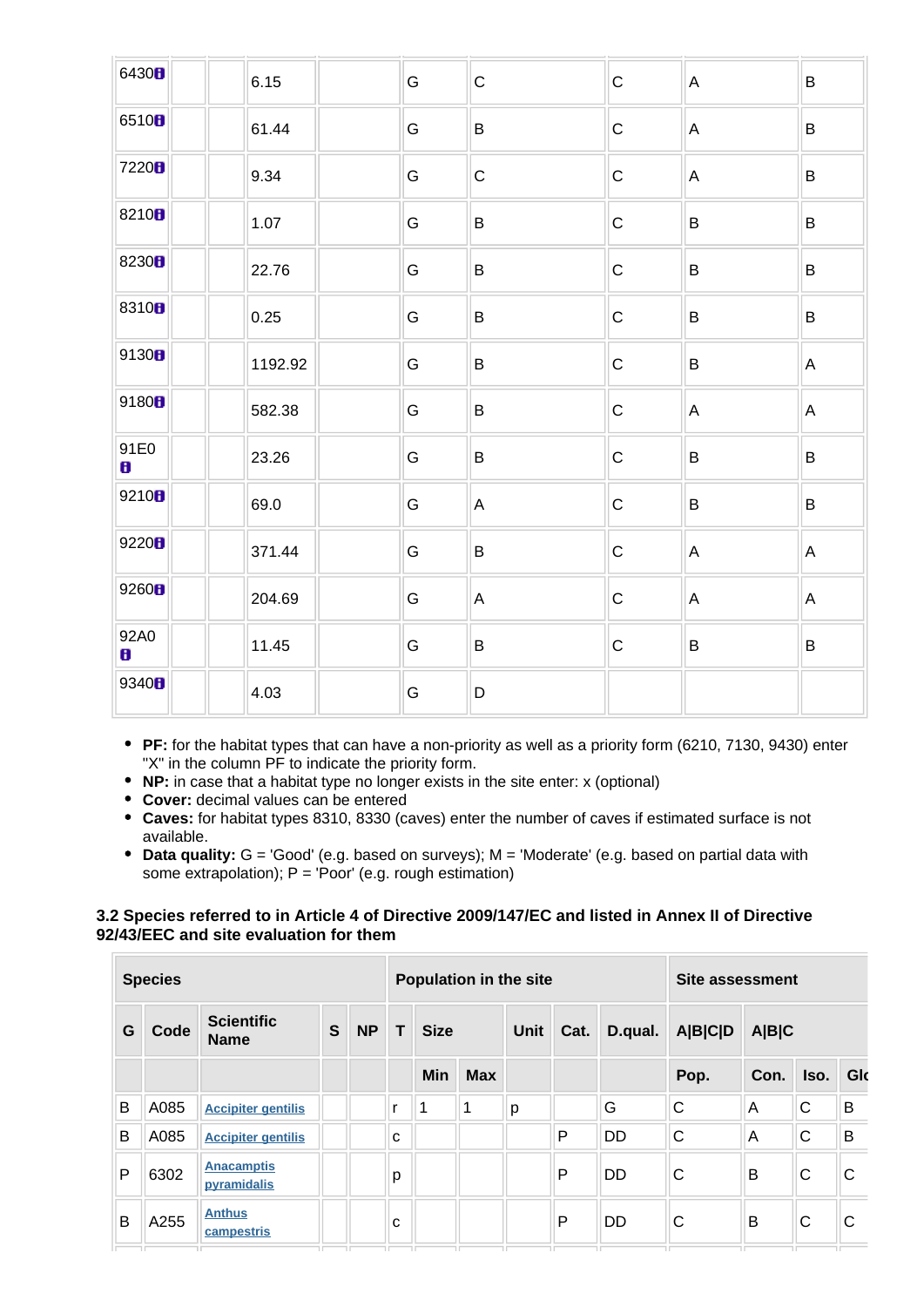| B            | A255 | <b>Anthus</b><br>campestris         | r            |              |              |   | $\mathsf{P}$ | <b>DD</b> | C           | B | $\mathsf C$ | $\mathsf C$ |
|--------------|------|-------------------------------------|--------------|--------------|--------------|---|--------------|-----------|-------------|---|-------------|-------------|
| B            | A256 | <b>Anthus trivialis</b>             | $\mathbf C$  |              |              |   | $\mathsf{P}$ | <b>DD</b> | $\mathsf C$ | A | $\mathsf C$ | B           |
| B            | A256 | <b>Anthus trivialis</b>             | r            |              |              |   | $\mathsf{P}$ | DD        | $\mathsf C$ | A | C           | B           |
| B            | A226 | <b>Apus apus</b>                    | C            |              |              |   | $\mathsf{P}$ | <b>DD</b> | $\mathsf C$ | A | $\mathsf C$ | $\mathsf C$ |
| B            | A226 | <b>Apus apus</b>                    | r            |              |              |   | $\mathsf{P}$ | <b>DD</b> | $\mathsf C$ | A | $\mathsf C$ | $\mathsf C$ |
| B            | A091 | <b>Aquila chrysaetos</b>            | W            |              |              |   | $\mathsf{P}$ | <b>DD</b> | $\mathsf C$ | B | $\mathsf C$ | B           |
| B            | A091 | <b>Aquila chrysaetos</b>            | C            |              |              |   | P            | <b>DD</b> | $\mathsf C$ | B | $\mathsf C$ | B           |
| $\mathbf{I}$ | 1092 | <b>Austropotamobius</b><br>pallipes | p            |              |              |   | $\mathsf{P}$ | <b>DD</b> | C           | A | С           | Α           |
| F            | 1137 | <b>Barbus plebejus</b>              | p            |              |              |   | $\mathsf C$  | <b>DD</b> | C           | A | C           | B           |
| A            | 5357 | <b>Bombina</b><br>pachipus          | p            |              |              |   | $\mathsf{P}$ | <b>DD</b> | C           | A | C           | A           |
| B            | A215 | <b>Bubo bubo</b>                    | r            | $\mathbf 1$  | $\mathbf 1$  | р |              | G         | $\mathsf C$ | B | $\mathsf C$ | B           |
| В            | A215 | <b>Bubo bubo</b>                    | с            |              |              |   | $\mathsf{P}$ | <b>DD</b> | $\mathsf C$ | B | $\mathsf C$ | B           |
| M            | 1352 | <b>Canis lupus</b>                  | р            |              |              |   | $\vee$       | DD        | $\mathsf C$ | А | $\mathsf C$ | A           |
| B            | A224 | <b>Caprimulgus</b><br>europaeus     | r            |              |              |   | $\mathsf{P}$ | DD        | C           | B | $\mathsf C$ | B           |
| B            | A224 | <b>Caprimulgus</b><br>europaeus     | C            |              |              |   | $\mathsf{P}$ | DD        | C           | B | $\mathsf C$ | B           |
| B            | A113 | <b>Coturnix coturnix</b>            | r            |              |              |   | $\mathsf{P}$ | <b>DD</b> | $\mathsf C$ | A | С           | $\mathsf C$ |
| B            | A113 | <b>Coturnix coturnix</b>            | $\mathbf{C}$ |              |              |   | $\mathsf{P}$ | DD        | $\mathsf C$ | A | $\mathsf C$ | $\mathsf C$ |
| B            | A212 | <b>Cuculus canorus</b>              | $\mathtt{C}$ |              |              |   | $\mathsf{P}$ | <b>DD</b> | $\mathsf C$ | A | $\mathsf C$ | $\mathsf C$ |
| B            | A212 | <b>Cuculus canorus</b>              | r            |              |              |   | $\mathsf{P}$ | <b>DD</b> | $\mathsf C$ | A | C           | $\mathsf C$ |
| B            | A253 | <b>Delichon urbica</b>              | $\mathtt{C}$ |              |              |   | P            | <b>DD</b> | $\mathsf C$ | A | C           | $\mathsf C$ |
| B            | A253 | <b>Delichon urbica</b>              | r            |              |              |   | P            | <b>DD</b> | C           | A | C           | $\mathsf C$ |
| B            | A237 | <b>Dendrocopos</b><br>major         | $\mathbf{C}$ |              |              |   | $\mathsf{P}$ | DD        | $\mathsf C$ | B | $\mathsf C$ | B           |
| B            | A237 | <b>Dendrocopos</b><br>major         | r            |              |              |   | $\mathsf{P}$ | DD        | $\mathsf C$ | B | $\mathsf C$ | B           |
| B            | A236 | <b>Dryocopus</b><br>martius         | $\mathbf{C}$ |              |              |   | $\mathsf{P}$ | <b>DD</b> | $\mathsf C$ | B | B           | B           |
| $\mathbf{I}$ | 1074 | <b>Eriogaster catax</b>             | p            |              |              |   | $\mathsf{P}$ | DD        | $\mathsf C$ | A | $\mathsf C$ | $\mathsf C$ |
| $\mathbf{I}$ | 6199 | Euplagia<br>quadripunctaria         | р            |              |              |   | $\mathsf{P}$ | DD        | $\mathsf C$ | A | $\mathsf C$ | $\mathsf C$ |
| B            | A103 | <b>Falco peregrinus</b>             | $\mathbf C$  |              |              |   | $\mathsf{P}$ | DD        | $\mathsf C$ | B | $\mathsf C$ | B           |
| В            | A103 | <b>Falco peregrinus</b>             | r            | $\mathbf{1}$ | $\mathbf{1}$ | p |              | G         | C           | B | $\mathsf C$ | B           |
| P            | 4104 | <b>Himantoglossum</b><br>adriaticum | p            |              |              |   | $\mathsf{P}$ | DD        | $\mathsf C$ | B | $\mathsf C$ | B           |
| B            | A300 | <b>Hippolais</b><br>polyglotta      | $\mathbf{C}$ |              |              |   | P            | DD        | $\mathsf C$ | A | $\mathsf C$ | $\mathsf C$ |
| B            | A300 | <b>Hippolais</b><br>polyglotta      | r            |              |              |   | $\mathsf{P}$ | DD        | $\mathsf C$ | A | $\mathsf C$ | $\mathsf C$ |
| B            | A251 | <b>Hirundo rustica</b>              | $\mathtt{C}$ |              |              |   | P            | DD        | $\mathsf C$ | A | $\mathsf C$ | $\mathsf C$ |
| B            | A251 | <b>Hirundo rustica</b>              | r            |              |              |   | P            | DD        | $\mathsf C$ | A | $\mathsf C$ | $\mathsf C$ |
| B            | A233 | <b>Jynx torquilla</b>               | $\mathtt{C}$ |              |              |   | ${\sf P}$    | DD        | С           | A | $\mathsf C$ | $\mathsf C$ |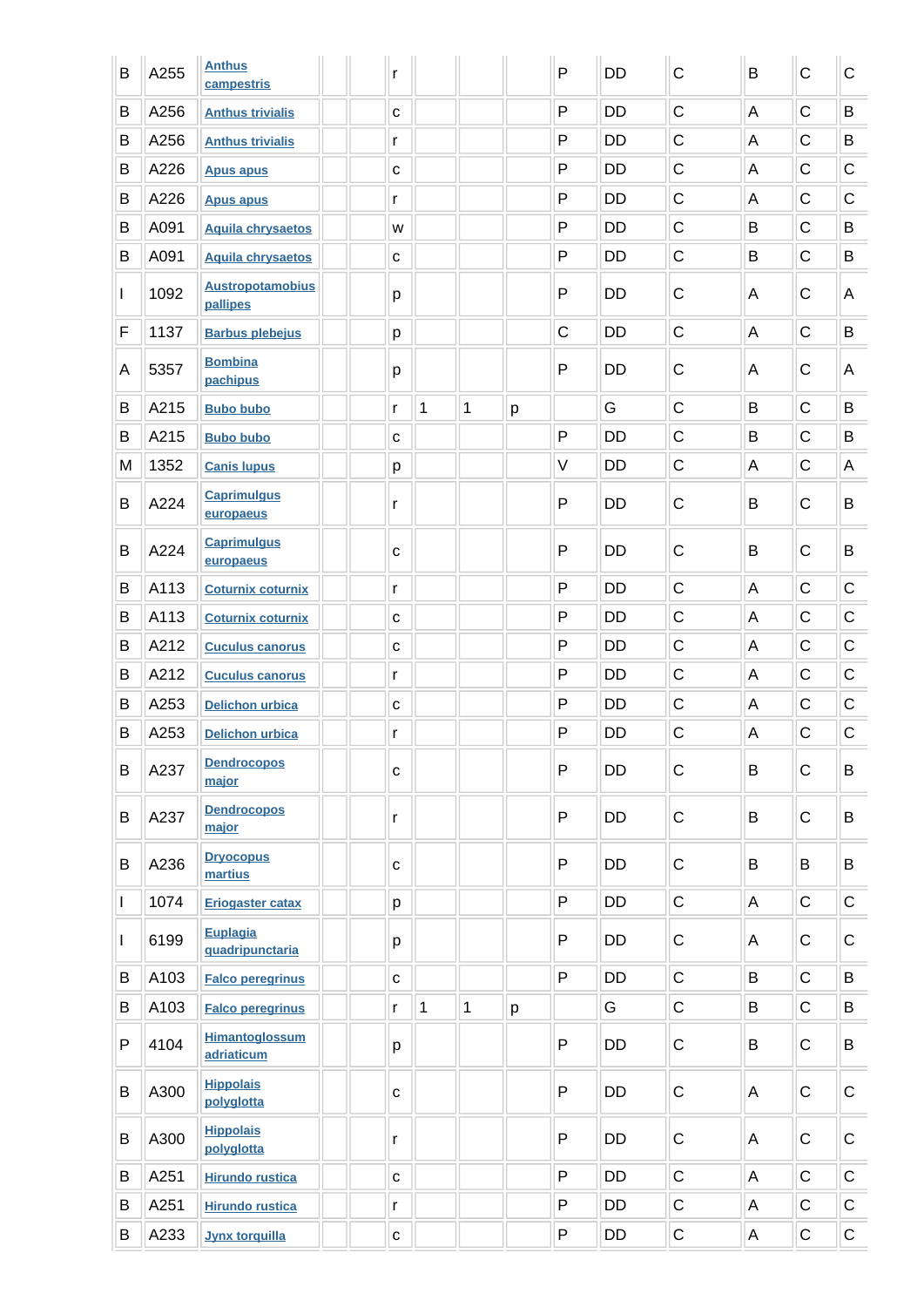| B            | A233 | <b>Jynx torquilla</b>                | r |              | $\mathsf{P}$ | <b>DD</b> | $\mathsf C$  | $\boldsymbol{\mathsf{A}}$ | $\mathsf C$ | $\mathsf C$ |
|--------------|------|--------------------------------------|---|--------------|--------------|-----------|--------------|---------------------------|-------------|-------------|
| B            | A338 | Lanius collurio                      | r |              | $\mathsf{R}$ | <b>DD</b> | $\mathsf C$  | B                         | $\mathsf C$ | $\mathsf C$ |
| B            | A338 | Lanius collurio                      |   | $\mathtt{C}$ | P            | <b>DD</b> | $\mathsf C$  | B                         | C           | $\mathsf C$ |
| L            | 1083 | <b>Lucanus cervus</b>                |   | p            | P            | <b>DD</b> | $\mathsf C$  | A                         | C           | $\mathsf C$ |
| B            | A246 | Lullula arborea                      |   | C            | $\mathsf{P}$ | <b>DD</b> | $\mathsf C$  | B                         | $\mathsf C$ | B           |
| B            | A246 | <b>Lullula arborea</b>               | r |              | $\mathsf{P}$ | DD        | $\mathsf C$  | B                         | $\mathsf C$ | B           |
| B            | A271 | Luscinia<br>megarhynchos             |   | $\mathtt{C}$ | $\mathsf{P}$ | DD        | C            | Α                         | C           | $\mathsf C$ |
| B            | A271 | Luscinia<br>megarhynchos             | r |              | $\mathsf{P}$ | <b>DD</b> | $\mathsf C$  | A                         | $\mathsf C$ | $\mathsf C$ |
| B            | A280 | <b>Monticola</b><br><b>saxatilis</b> | r |              | $\mathsf{P}$ | DD        | C            | A                         | $\mathsf C$ | A           |
| B            | A280 | <b>Monticola</b><br><b>saxatilis</b> |   | $\mathtt{C}$ | $\mathsf{P}$ | <b>DD</b> | $\mathsf C$  | A                         | C           | A           |
| B            | A319 | <b>Muscicapa striata</b>             |   | $\mathbf C$  | $\mathsf{P}$ | <b>DD</b> | $\mathsf C$  | A                         | $\mathsf C$ | $\mathsf C$ |
| B            | A319 | <b>Muscicapa striata</b>             | r |              | $\mathsf{P}$ | DD        | $\mathsf C$  | $\mathsf A$               | $\mathsf C$ | $\mathsf C$ |
| M            | 1321 | <b>Myotis</b><br>emarginatus         |   | р            | $\mathsf{P}$ | DD        | B            | A                         | $\mathsf C$ | A           |
| M            | 1324 | <b>Myotis myotis</b>                 |   | p            | $\mathsf{P}$ | <b>DD</b> | $\mathsf{C}$ | B                         | $\mathsf C$ | B           |
| B            | A337 | <b>Oriolus oriolus</b>               | r |              | $\mathsf{P}$ | <b>DD</b> | $\mathsf C$  | A                         | $\mathsf C$ | $\mathsf C$ |
| B            | A337 | <b>Oriolus oriolus</b>               |   | $\mathtt{C}$ | $\mathsf{P}$ | <b>DD</b> | $\mathsf C$  | A                         | C           | $\mathsf C$ |
| $\mathbf{I}$ | 1084 | Osmoderma<br>eremita                 |   | р            | $\mathsf{P}$ | <b>DD</b> | С            | B                         | C           | B           |
| B            | A072 | Pernis apivorus                      |   | $\mathbf{C}$ | P            | <b>DD</b> | $\mathsf C$  | B                         | C           | $\mathsf C$ |
| B            | A072 | Pernis apivorus                      | r |              | $\mathsf{R}$ | DD        | $\mathsf C$  | B                         | $\mathsf C$ | $\mathsf C$ |
| B            | A274 | <b>Phoenicurus</b><br>phoenicurus    | r |              | $\mathsf{P}$ | <b>DD</b> | $\mathsf C$  | A                         | $\mathsf C$ | B           |
| B            | A274 | <b>Phoenicurus</b><br>phoenicurus    |   | $\mathbf{C}$ | P            | <b>DD</b> | $\mathsf C$  | A                         | $\mathsf C$ | B           |
| B            | A313 | <b>Phylloscopus</b><br>bonelli       |   | $\mathtt{C}$ | $\mathsf{P}$ | DD        | $\mathsf C$  | A                         | $\mathsf C$ | B           |
| B            | A313 | <b>Phylloscopus</b><br>bonelli       | r |              | $\mathsf{P}$ | DD        | $\mathsf C$  | A                         | $\mathsf C$ | B           |
| B            | A250 | <b>Ptyonoprogne</b><br>rupestris     | r |              | $\mathsf{P}$ | DD        | $\mathsf C$  | A                         | $\mathsf C$ | $\mathsf C$ |
| B            | A250 | <b>Ptyonoprogne</b><br>rupestris     |   | C            | $\mathsf{P}$ | DD        | C            | A                         | $\mathsf C$ | $\mathsf C$ |
| M            | 1304 | <b>Rhinolophus</b><br>ferrumequinum  |   | p            | $\mathsf{P}$ | <b>DD</b> | $\mathsf C$  | A                         | $\mathsf C$ | B           |
| M            | 1303 | <b>Rhinolophus</b><br>hipposideros   |   | р            | $\mathsf{P}$ | <b>DD</b> | C            | Α                         | C           | B           |
| L            | 1087 | Rosalia alpina                       |   | p            | $\mathsf{P}$ | DD        | $\mathsf C$  | B                         | A           | B           |
| F            | 1136 | <b>Rutilus rubilio</b>               |   | p            | $\mathsf{P}$ | DD        | $\mathsf C$  | B                         | $\mathsf C$ | $\mathsf C$ |
| Α            | 5367 | <b>Salamandrina</b><br>perspicillata |   | р            | P            | <b>DD</b> | C            | Α                         | B           | A           |
| B            | A210 | <b>Streptopelia turtur</b>           |   | $\mathbf{C}$ | P            | DD        | C            | А                         | $\mathsf C$ | B           |
| B            | A210 | <b>Streptopelia turtur</b>           | r |              | ${\sf P}$    | DD        | C            | A                         | $\mathsf C$ | B           |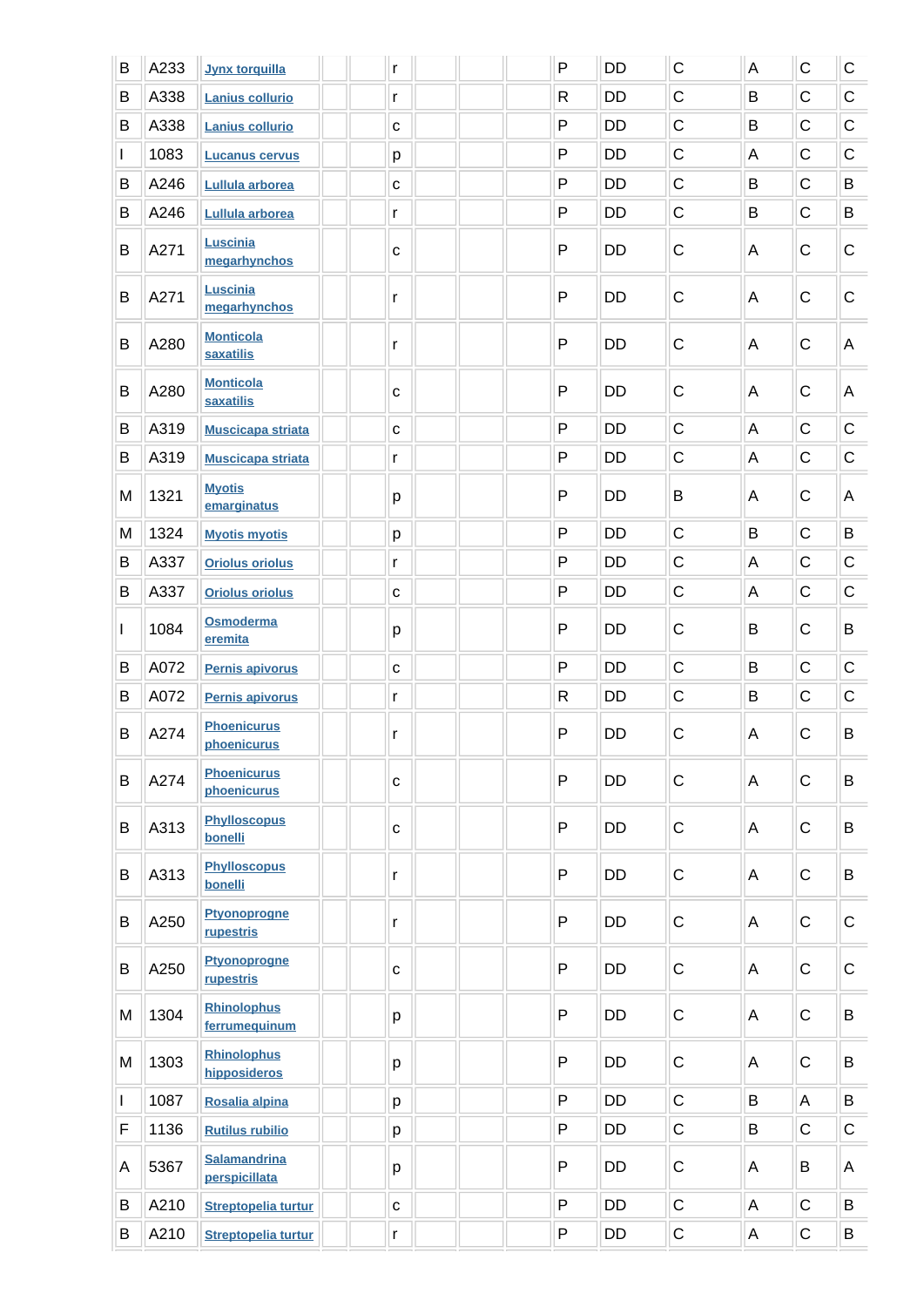| B | A304 | <b>Sylvia cantillans</b>      |   | P | DD        | C | A | C | C |
|---|------|-------------------------------|---|---|-----------|---|---|---|---|
| B | A304 | <b>Sylvia cantillans</b>      | C | P | DD        | C | A | С | C |
| B | A309 | <b>Sylvia communis</b>        | с | P | <b>DD</b> | C | A | C | A |
| B | A309 | <b>Sylvia communis</b>        |   | P | <b>DD</b> | C | A | C | A |
| F | 5331 | <b>Telestes</b><br>muticellus | р | ν | <b>DD</b> | C | A | С | B |
| A | 1167 | <b>Triturus carnifex</b>      | р | P | <b>DD</b> | C | B | C | B |
| B | A232 | <b>Upupa epops</b>            | C | P | DD        | C | A | C | C |
| B | A232 | <b>Upupa epops</b>            |   | P | DD        | C | A | C | C |
|   | 1014 | <b>Vertigo angustion</b>      | р | P | DD        | B | A | Α | B |

- **Group:** A = Amphibians, B = Birds, F = Fish, I = Invertebrates, M = Mammals, P = Plants, R = Reptiles
- **S:** in case that the data on species are sensitive and therefore have to be blocked for any public access enter: yes
- **NP:** in case that a species is no longer present in the site enter: x (optional)
- **Type:** p = permanent, r = reproducing, c = concentration, w = wintering (for plant and non-migratory species use permanent)
- Unit: i = individuals, p = pairs or other units according to the Standard list of population units and codes in accordance with Article 12 and 17 reporting (see **[reference portal](http://bd.eionet.europa.eu/activities/Natura_2000/reference_portal)**)
- **Abundance categories (Cat.):**  $C =$  common,  $R =$  rare,  $V =$  very rare,  $P =$  present to fill if data are deficient (DD) or in addition to population size information
- **Data quality:** G = 'Good' (e.g. based on surveys); M = 'Moderate' (e.g. based on partial data with some extrapolation); P = 'Poor' (e.g. rough estimation); VP = 'Very poor' (use this category only, if not even a rough estimation of the population size can be made, in this case the fields for population size can remain empty, but the field "Abundance categories" has to be filled in)

| <b>Species</b> |             |                                  |              | Population in the site |             |            | <b>Motivation</b> |                |                                |              |                            |   |             |   |
|----------------|-------------|----------------------------------|--------------|------------------------|-------------|------------|-------------------|----------------|--------------------------------|--------------|----------------------------|---|-------------|---|
| Group          | <b>CODE</b> | <b>Scientific</b><br><b>Name</b> | $\mathbf{s}$ | <b>NP</b>              | <b>Size</b> |            | Unit              | Cat.           | <b>Species</b><br><b>Annex</b> |              | <b>Other</b><br>categories |   |             |   |
|                |             |                                  |              |                        | Min         | <b>Max</b> |                   | <b>C R V P</b> | IV                             | $\mathbf{V}$ | A                          | B | $\mathbf C$ | D |
|                |             | <b>Aglia tau</b>                 |              |                        |             |            |                   | $\mathsf{P}$   |                                |              |                            |   |             | X |
| $\mathsf{I}$   |             | <b>Catocala</b><br>fraxini       |              |                        |             |            |                   | $\mathsf{P}$   |                                |              |                            |   |             | X |
| $\mathsf{R}$   | 2452        | <b>Coronella</b><br>girondica    |              |                        |             |            |                   | $\mathsf{P}$   |                                |              | X                          |   |             |   |
| $\mathsf{R}$   | 1281        | <b>Elaphe</b><br>longissima      |              |                        |             |            |                   | P              | X                              |              |                            |   |             |   |
| P              |             | <b>Epipactis</b><br>purpurata    |              |                        |             |            |                   | P              |                                |              | X                          |   |             |   |
| M              | 1363        | <b>Felis silvestris</b>          |              |                        |             |            |                   | $\mathsf{P}$   | X                              |              |                            |   |             |   |
| M              | 1344        | <b>Hystrix cristata</b>          |              |                        |             |            |                   | P              | X                              |              |                            |   |             |   |
| M              | 1358        | <b>Mustela</b><br>putorius       |              |                        |             |            |                   | P              |                                | X            |                            |   |             |   |
| $\mathsf{I}$   |             | <b>Percus</b><br>passerinii      |              |                        |             |            |                   | $\mathsf{P}$   |                                |              |                            | X |             |   |
| M              | 1329        | <b>Plecotus</b><br>austriacus    |              |                        |             |            |                   | P              | X                              |              |                            |   |             |   |
| A              | 1206        | Rana italica                     |              |                        |             |            |                   | P              | X                              |              |                            |   |             |   |

#### **3.3 Other important species of flora and fauna (optional)**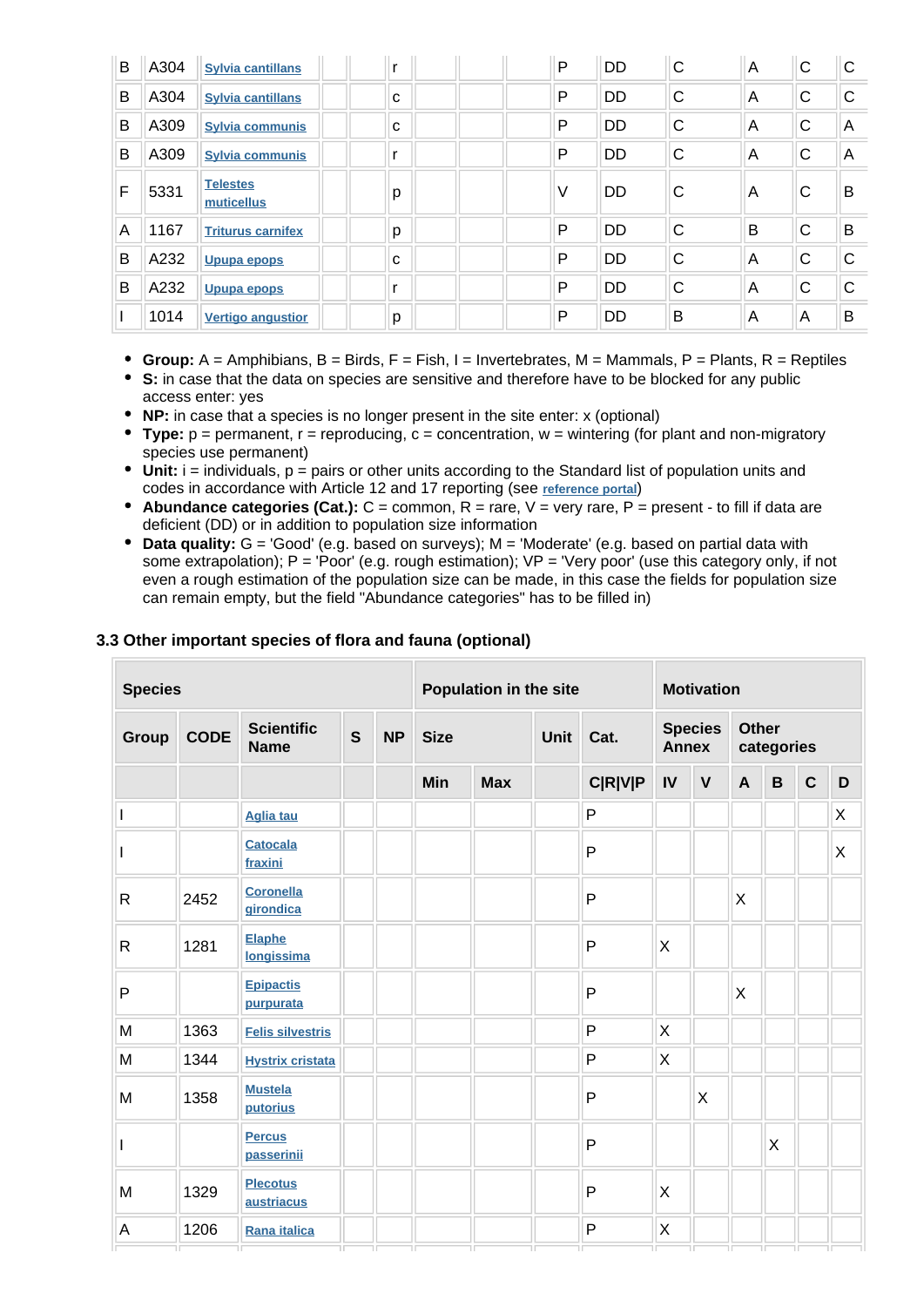|  | 440E<br>103 | <b>Coolaamontoo</b><br>.<br> |  |  |  |  |  |  |  | $\lambda$<br>. . |  |  |  |
|--|-------------|------------------------------|--|--|--|--|--|--|--|------------------|--|--|--|
|--|-------------|------------------------------|--|--|--|--|--|--|--|------------------|--|--|--|

- **Group:** A = Amphibians, B = Birds, F = Fish, Fu = Fungi, I = Invertebrates, L = Lichens, M = Mammals,  $P =$  Plants,  $R =$  Reptiles
- **CODE:** for Birds, Annex IV and V species the code as provided in the reference portal should be used in addition to the scientific name
- **S:** in case that the data on species are sensitive and therefore have to be blocked for any public access enter: yes
- **NP:** in case that a species is no longer present in the site enter: x (optional)
- $\bullet$  Unit:  $i =$  individuals,  $p =$  pairs or other units according to the standard list of population units and codes in accordance with Article 12 and 17 reporting, (see **[reference portal](http://bd.eionet.europa.eu/activities/Natura_2000/reference_portal)**)
- **Cat.:** Abundance categories:  $C =$  common,  $R =$  rare,  $V =$  very rare,  $P =$  present
- **Motivation categories: IV, V:** Annex Species (Habitats Directive), **A:** National Red List data; **B:** Endemics; **C:** International Conventions; **D:** other reasons

### <span id="page-6-0"></span>**4. SITE DESCRIPTION**

#### **4.1 General site character**

**[Back to top](#page-0-0)**

| <b>Habitat class</b>       | % Cover |
|----------------------------|---------|
| N <sub>12</sub>            | 1.0     |
| N22                        | 3.0     |
| N08                        | 7.0     |
| <b>N17</b>                 | 5.0     |
| N14                        | $5.0\,$ |
| N <sub>19</sub>            | 4.0     |
| N <sub>16</sub>            | 74.0    |
| N06                        | 1.0     |
| <b>Total Habitat Cover</b> | 100     |

#### **Other Site Characteristics**

Area dell'Appennino romagnolo su substrato marnoso arenaceo caratterizzata da faggete, quercete, boschi misti mesofili, pascoli, zone rupestri e praterie arbustate.

#### **4.2 Quality and importance**

Specie animali: Coronella girondica, specie presente con distribuzione altamente frammentata lungo la fascia medio-montana e collinare. Specializzata ad habitat xerici. Scarse conoscenze sulla distribuzione ed ecologia di popolazione.Catocala fraxini, sebbene diffusa su un ampio areale la specie non è frequente anche perchè molto ricercata dai collezionisti. Si sviluppa su Pioppi, oltre che su Frassino e altre latifoglie, ma in Italia sembra mal tollerare le estese e profonde trasformazioni agricolturali della pianura ed ha pertanto popolazioni molto localizzate, generalmente nell'orizzonte sub-montano.Aglia tau, le popolazioni dell'Appennino Romagnolo rappresentano un isolato relitto, essendo la specie limitata, in Italia, all'arco alpino e alle Prealpi Venete. E' associata prevalentemente al Faggio, pur potendosi sviluppare anche su altre latifoglie.Sito frequentato regolarmente come territorio di caccia da Canis lupus.Importante per Salamandrina terdigitata e Bombina variegata, data la buona qualità dell'habitat. Sito di Vertigo angustior.

# <span id="page-6-1"></span>**5. SITE PROTECTION STATUS (optional)**

**5.1 Designation types at national and regional level:**

**Code Cover [%] Code Cover [%] Code Cover [%]**

**[Back to top](#page-0-0)**